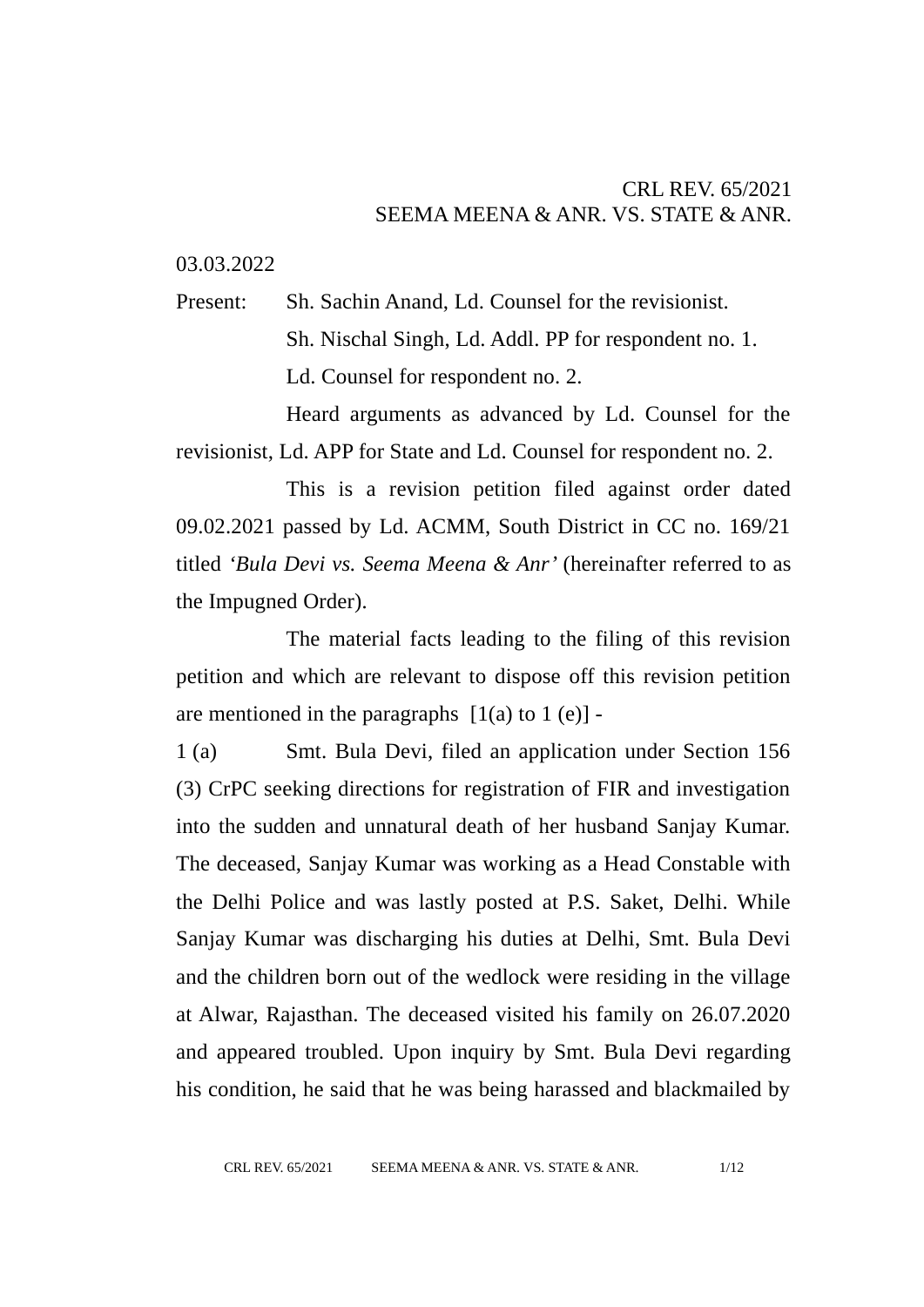one Seema Meena and another who are also police officials working with Delhi Police and infact Ms. Seema Meena was also posted in Saket Police Station only. Further Sanjay informed his wife Smt. Bula Devi that Ms. Seema Meena in connivance with others was trying to extort money from him threatening to level false charges of sexual harassment against him, if he does not pay the money being asked for. According to Smt. Bula Devi, before leaving the house on 27.07.2020 her husband even raised some suspicion that something wrong may happen with him and that he feared for his life. Thereafter, Sanjay went to report for his duties at Delhi.

1 (b) On 28.07.2020, the dead body of Ct. Sanjay (husband of Bula Devi) was found in suspicious circumstances within the jurisdiction of P.S. Saket itself. Ct. Sanjay was found dead inside his car which was parked at a lonely spot and he had suffered a gunshot injury to his head. When the body was so discovered, the deceased even had his official gun in his hand. A mobile phone and two sim cards were also found from the car in which he was found dead.

1 (c) Smt. Bula Devi wanted fair investigation into the cause of unnatural, sudden death of her husband and therefore she made various complaints before different authorities seeking registration of an FIR, including complaints made to the DCP, South District and to the Commissioner of Police. However, no FIR was registered on the asking of this widow of a young police official.

1 (d) She then approached the court of Ld. Metropolitan Magistrate seeking registration of FIR and investigation into the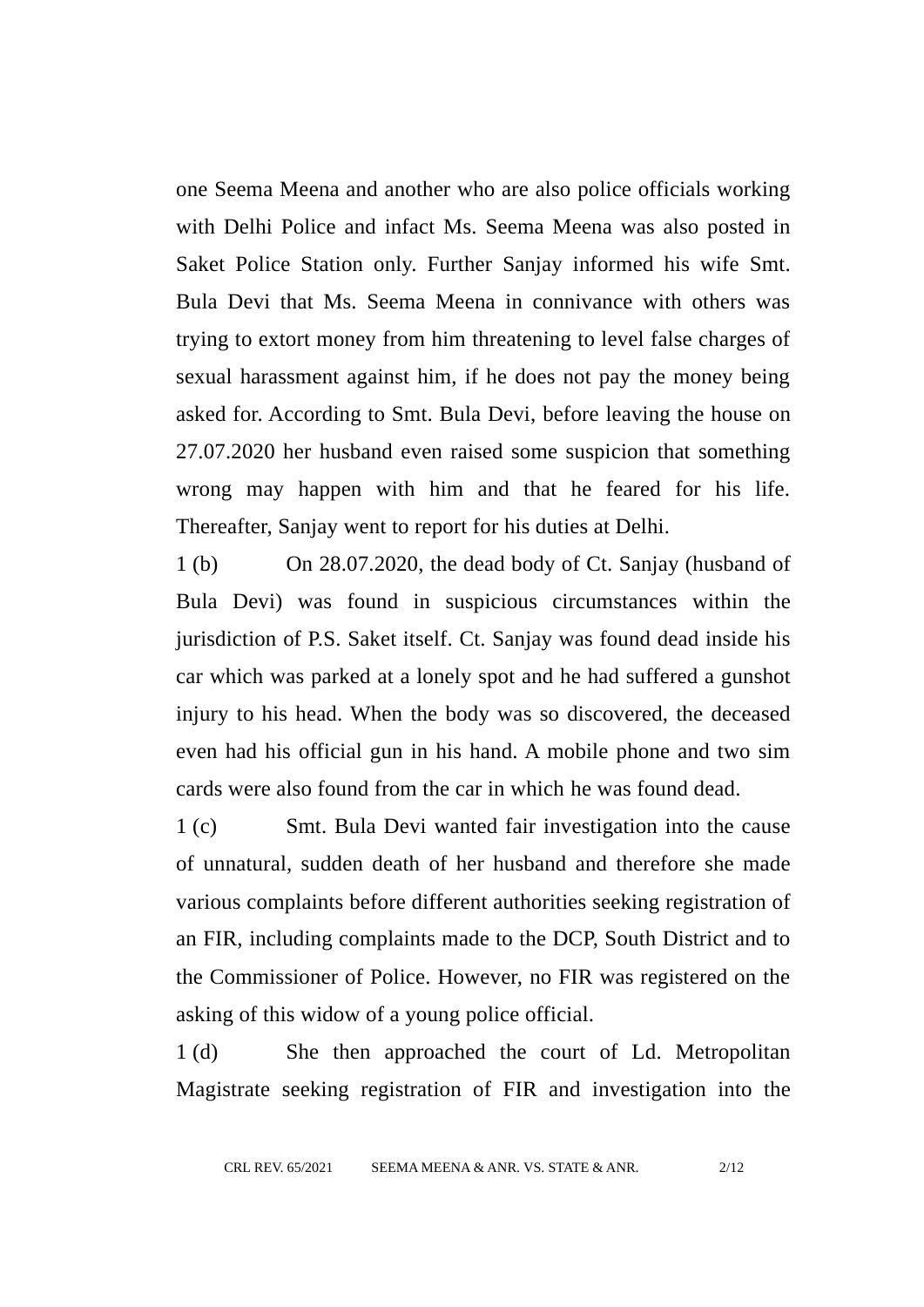cause of death of her husband. A status report was sought by the Ld. ACMM, South District from the concerned police station about the entire incident. In this status report it was informed by the police that indeed Ct. Sanjay Kumar was found dead on 28.07.2020 inside a Wagon R car and was found shot with a pistol on the right side of his head. One Pistol 9 mm with magazine, 8 live cartridges, two *khali khol*, one *sikka*, one mobile phone and one knife were also found in the said car. Further, it was mentioned in the status report that the postmortem of the deceased had been conducted and exhibits like wound swab/body swab etc were sent to FSL for examination. It was also mentioned in this status report that call recordings between Ms. Seema Meena, one Kalu Ram and the deceased Ct. Sanjay Kumar had been analysed. Proceedings/inquiry u/s 174 CrPC was also initiated. However, as per this status report, nothing 'suspicious' came on record during police inquiry and therefore, the police did not lodge any FIR and the police authorities wanted more time to *"finalize"* the same.

1 (e) After considering the entire material before it and after hearing the arguments as advanced by the counsel for Smt. Bula Devi, vide the Impugned Order, Ld. ACMM issued directions u/s 156 (3) CrPC to the SHO concerned to register an FIR under the appropriate provisions of law and conduct investigation into the allegations as made by Smt. Bula Devi. Thus, the application u/s 156 (3) CrPC was disposed off vide the Impugned Order.

2. Aggrieved of the Impugned Order, Ms. Seema Meena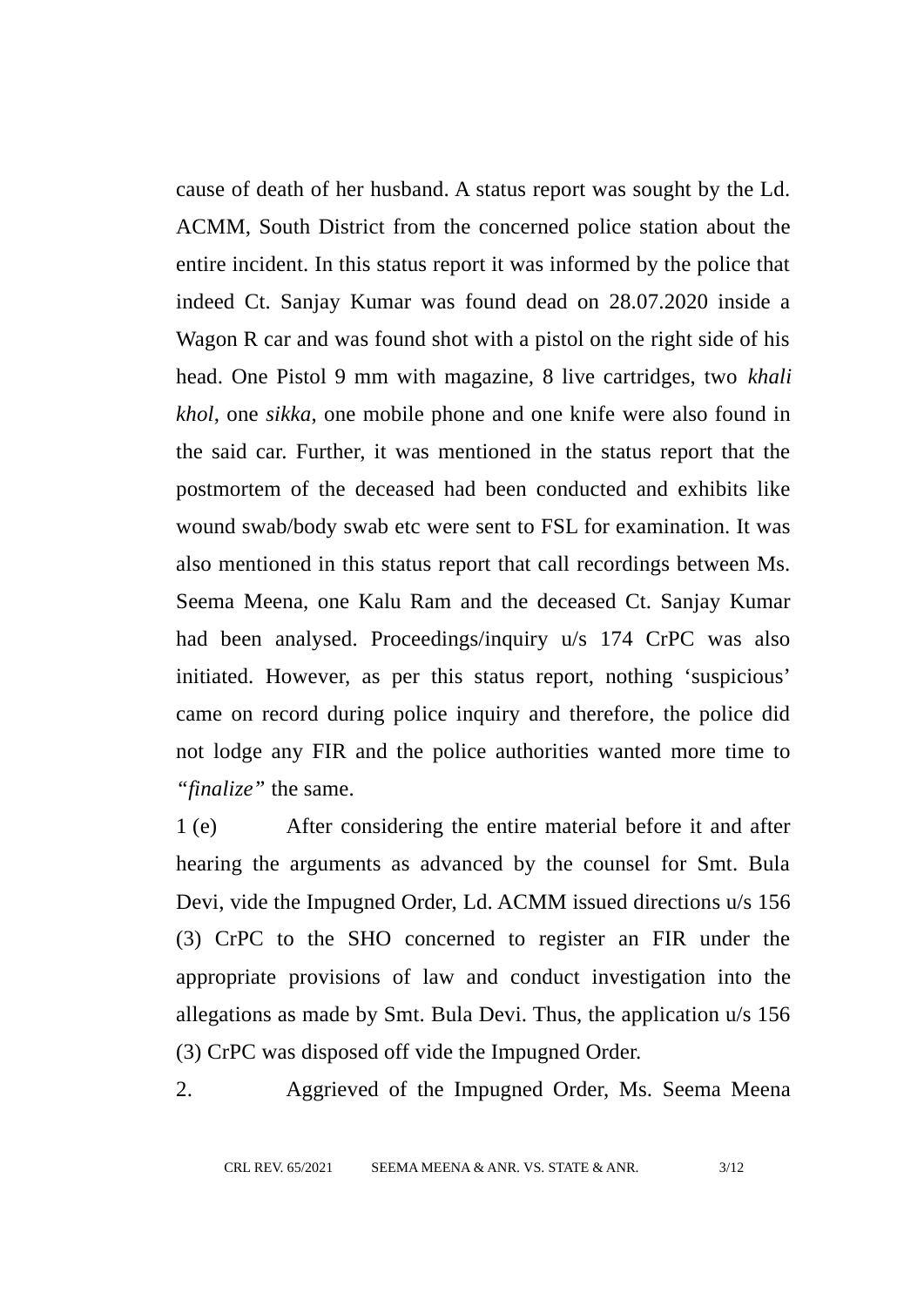and Ct. Kalu Ram Meena have filed this revision petition praying that the Impugned Order be set aside. It is admitted by the revisionist that they are working as constables with Delhi Police. It is the case of revisionist Seema Meena that she had cordial friendly relationship with the deceased. The Impugned Order has been challenged on the following grounds -

- (i) That the Impugned Order was passed in a mechanical manner without application of judicial mind and without mentioning the exact penal offences for which the FIR was to be registered.
- (ii) That the various complaints made by Smt. Bula Devi are contradictory in nature.
- (iii) That the trial court ignored the status report filed by the police and the fact that the FSL results and final postmortem reports were still awaited and in a hurried manner gave directions for registration of FIR.
- (iv) That the cause of death of the deceased was not mentioned in the Impugned Order which is a cryptic and non speaking one. Ld. Counsel for the revisionist argued on similar lines and prayed that the Impugned Order be set aside.

3. On the other hand, Ld. Counsel for Smt. Bula Devi i.e. respondent no. 2, argued that the Impugned Order is a speaking and well reasoned one which must be upheld. Ld. Counsel argued that the pendency of the final postmortem report and FSL report which were not available with the police, even after six months of the death of a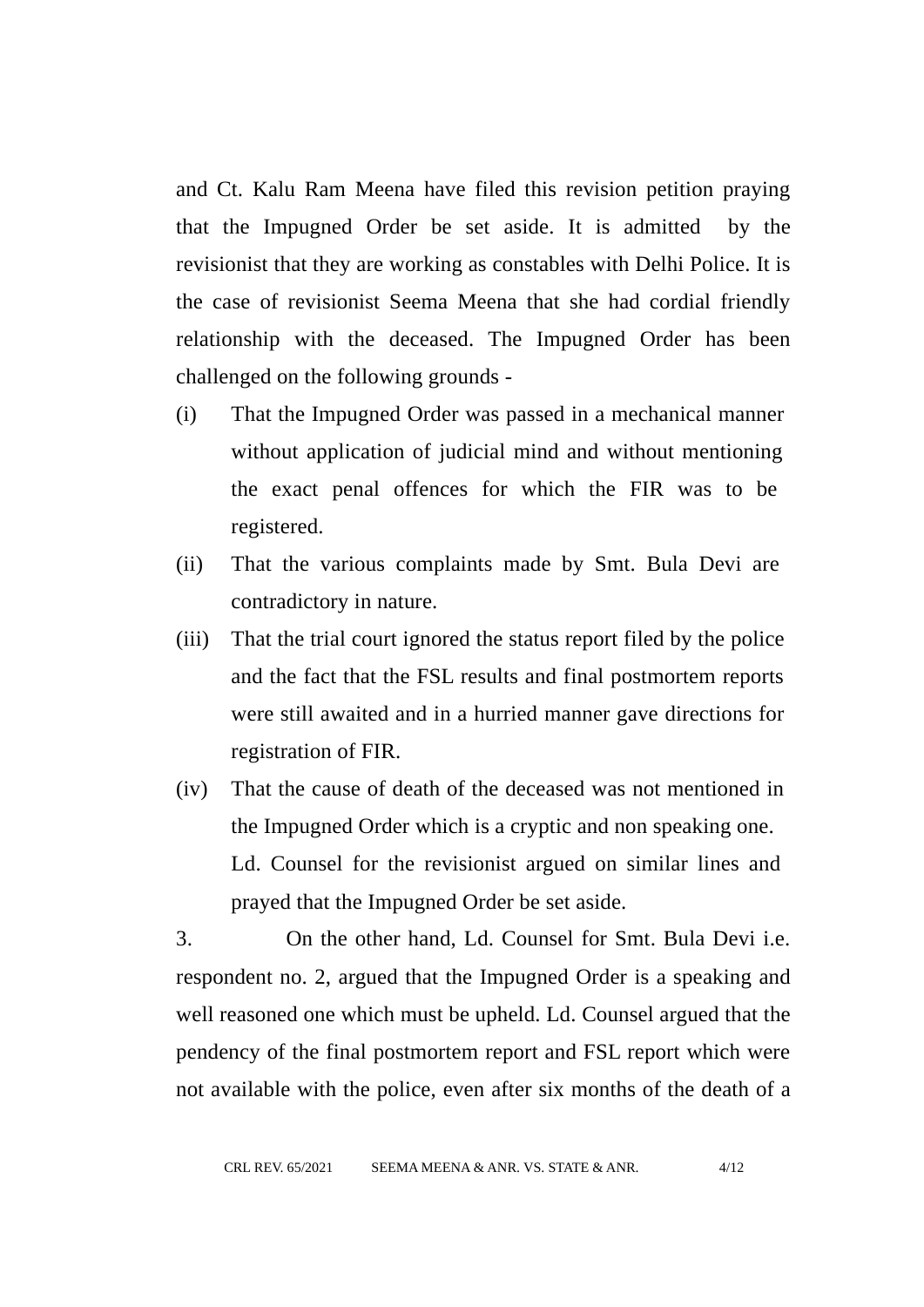serving police official, can be no ground for non registration of FIR and keeping the registration of FIR in abeyance for an even longer time will defeat the ends of justice.

4. Before deciding the instant revision petition, it would be relevant to reproduce concerned provisions of law which is as under :

> *" Section 397 : Calling for records to exercise powers of revision :—(1) The High Court or any Sessions Judge may Crl Rev. No. 337 of 2020 Manju Devi Vs The State (Govt. of NCT of Delhi) & Ors Page No. 4 of 10call for and examine the record of any proceeding before any inferior Criminal Court situate within its or his local jurisdiction for the purpose of satisfying itself or himself; to the correctness, legality or propriety of any finding, sentence or order, recorded or passed, and as to the regularity of any proceedings of such inferior Court, and may, when calling, for such record, direct that the execution of any sentence or order be suspended, and if the accused is in confinement that he be released on bail or on his own bond pending the examination of the record. Explanation.—All Magistrates, whether Executive or Judicial, and whether exercising original or appellate jurisdiction, shall be deemed to be inferior to the Sessions Judge for the purposes of this sub-section and of section 398.*

> *(2) The powers of revision conferred by sub-section (1) shall not be exercised in relation to any interlocutory order passed in any appeal, inquiry, trial or other proceeding.*

> *(3) If an application under this section has been made by any person either to the High Court or to the Sessions Judge, no further application by the same person shall be entertained by the other of them."*

5. The Hon'ble Delhi High Court in *Nishu Wadhwa vs*

CRL REV. 65/2021 SEEMA MEENA & ANR. VS. STATE & ANR. 5/12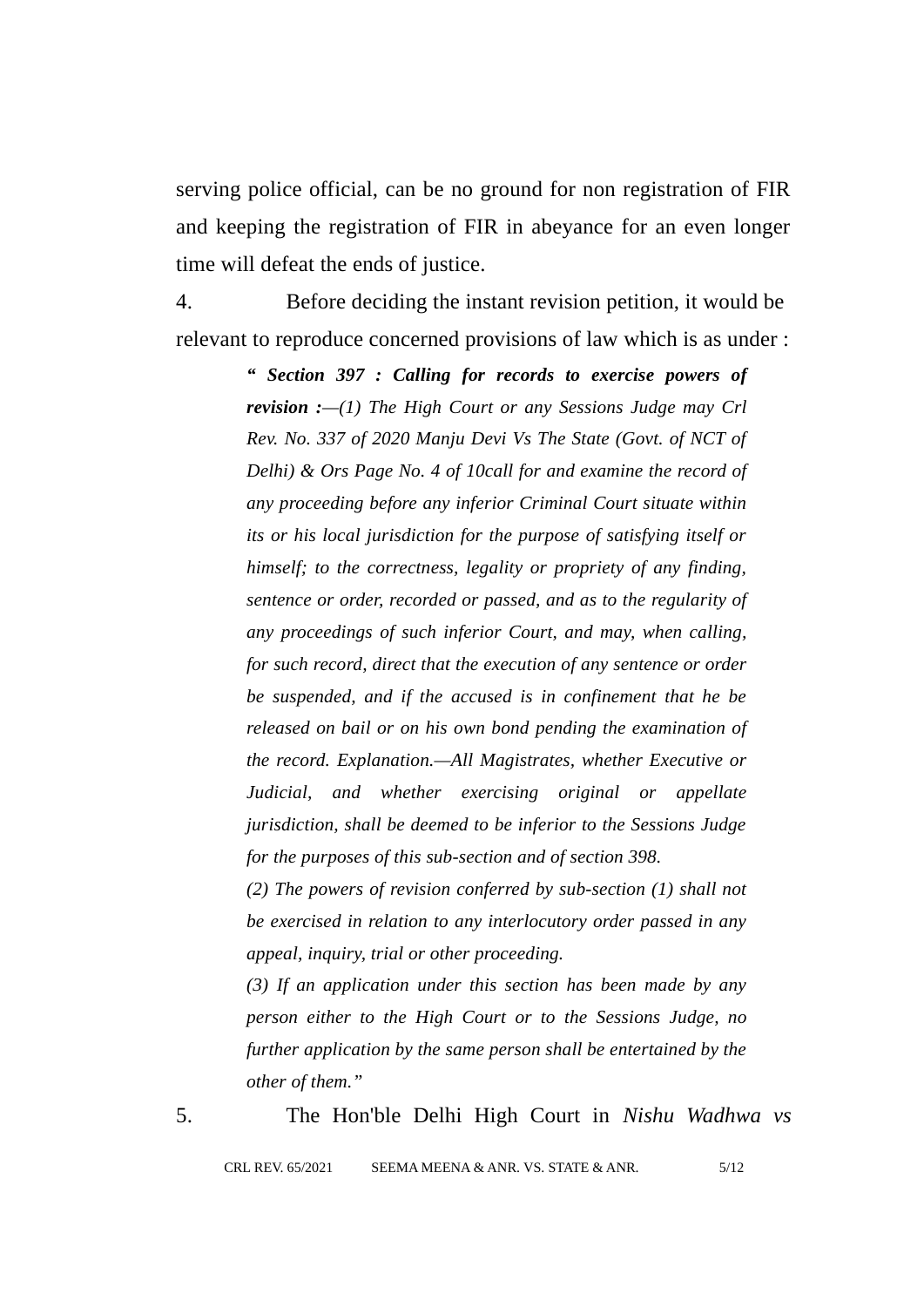## *Siddharth Wadhwa & Anr* on 10 January, 2017 observed at para 13 :-

*"13. The issue that since the accused has not been summoned as an accused and has no right to file a revision petition is alien, while deciding an application under Section 156(3) Cr.P.C. The said issue crops up when the Magistrate entertains the complaint and on taking cognizance proceeds as a complaint case. In case directions are issued for registration of FIR immediately, on registration of FIR, the person against whom allegations are made in the FIR attains the status of an accused. His rights in so far as the Police can summon him for investigation, arrest him without warrants for allegations of cognizable offences are duly affected. In a situation where the fundamental right of freedom and liberty of a person is affected, it cannot be held that he has no right to be heard at that stage. Thus to hold that since directions only have been issued under Section 156(3) Cr.P.C. and no cognizance has been taken thus no revision would lie would be an erroneous reading of the decisions of the Supreme Court. Therefore, an order dismissing or allowing an application under Section 156 (3) Cr.P.C. is not an interlocutory order and a revision petition against the same is maintainable ."*

Thus, in light of the aforesaid legal position, it is clear that the instant revision petition is maintainable. Having resolved the issue of maintainability in favour of the revisionist, now I proceed to test the case of the revisionist on its merits.

6. It is the view of this court that once an application under section 156 (3) Cr.P.C. is moved before a Magistrate, she has two options. She can either send the case for investigation to concerned Police Station in the facts and circumstances of a particular case or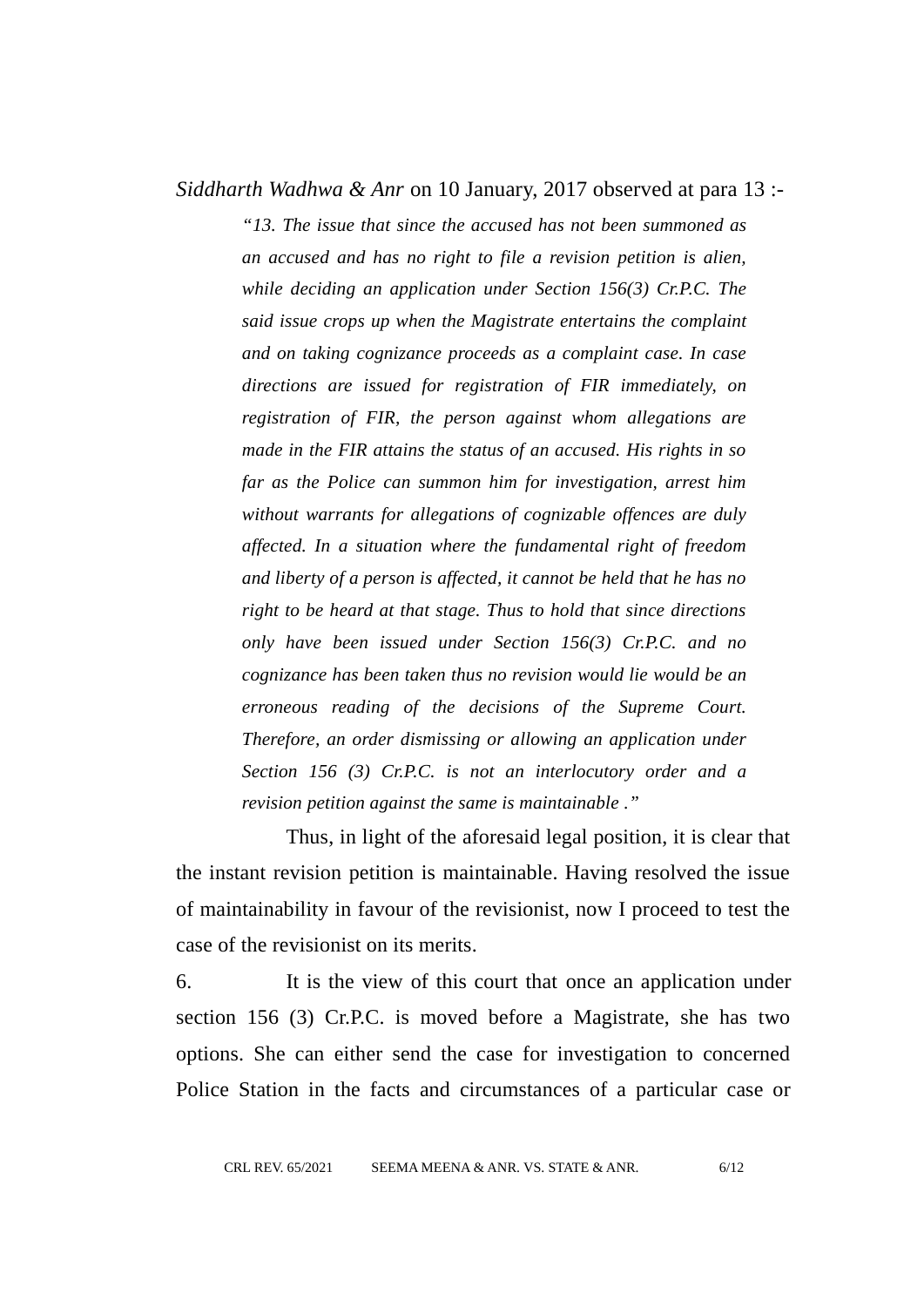instead of doing so, she may opt for taking cognizance on the complaint of the complainant, may proceed to record the testimony of the complainant and his witnesses in pre-summoning evidence and thereafter, may decide whether a case for summoning of accused is made out or not. Once, the Magistrate has opted to exercise her discretion of sending the matter for investigation by ordering for registration of FIR, this court while exercising the power of revisional jurisdiction, cannot substitute its own opinion with the opinion of the Ld. Magistrate unless something perverse in the exercise of discretion is brought out. For this view, reliance is placed upon judgment of Hon'ble Apex Court in *Sanjaysinh Ramrao Chavan vs. Dattatray Gulabrao Phalke* and others, 2015 (3) SCC 123 wherein it has been observed as under :

> *"14.....Unless the order passed by the Magistrate is perverse or the view taken by the court is wholly unreasonable or there is non-consideration of any relevant material or there is palpable misreading of records, the Revisional Court is not justified in setting aside the order, merely because another view is possible. The Revisional Court is not meant to act as an appellate court.The whole purpose of the revisional jurisdiction is to preserve the power in the court to do justice in accordance with the principles of criminal jurisprudence. The revisional power of the court under Sections 397 to 401 CrPC is not to be equated with that of an appeal. Unless the finding of the court, whose decision is sought to be revised, is shown to be perverse or untenable in law or is grossly erroneous or glaringly unreasonable or where the decision is based on no material or where the material facts are wholly*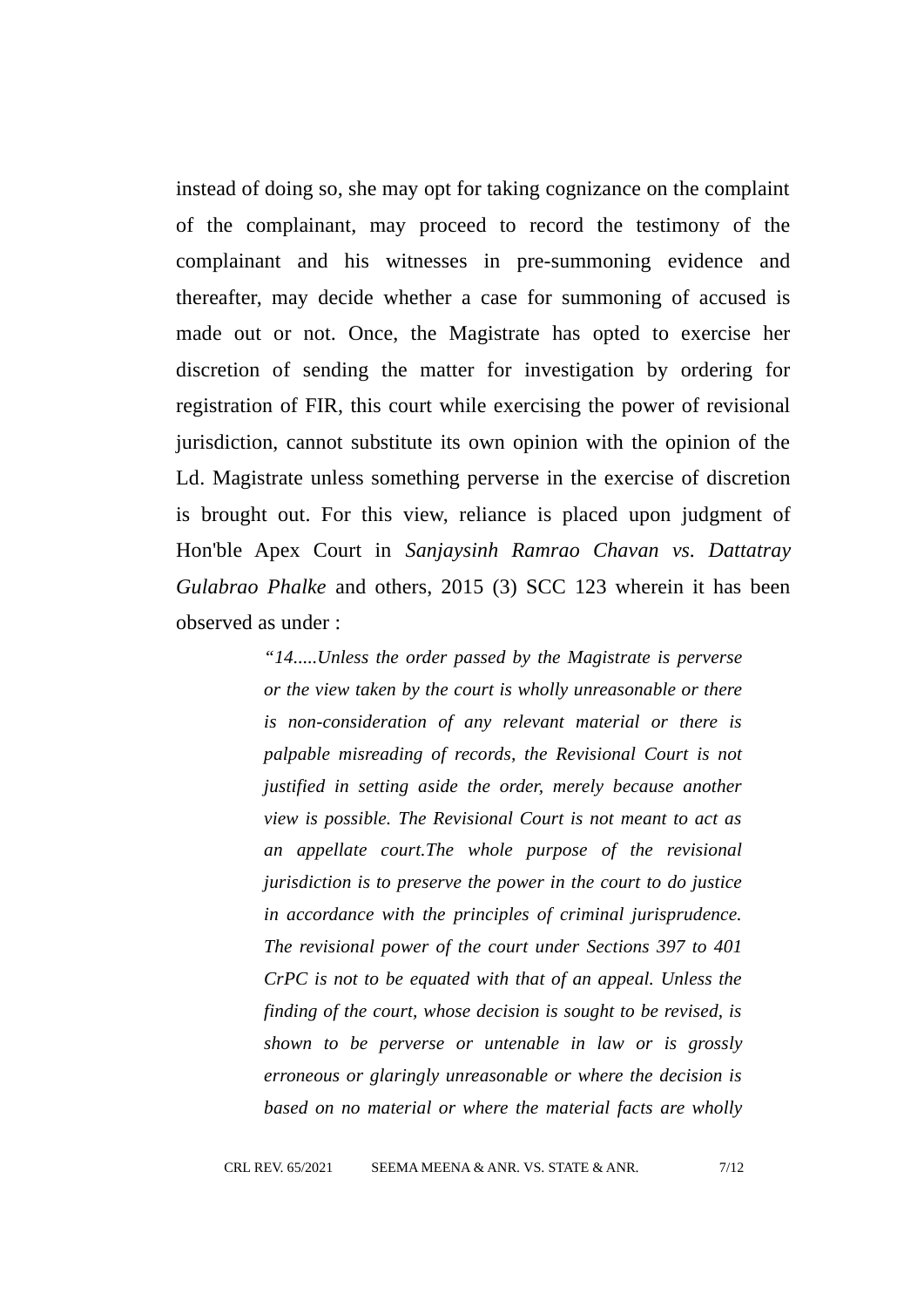*ignored or where the judicial discretion is exercised arbitrarily or capriciously, the courts may not interfere with decision in exercise of their revisional jurisdiction. "*

Now a perusal of the entire record and consideration of the arguments advanced does not highlight any illegality in the impugned order. The impugned order is a speaking one and self explanatory. Therefore, in my considered opinion, the Ld Magistrate has passed the Impugned Order after considering all the relevant factors and this court can not interfere with rightful exercise of the discretionary powers vested in the Ld Magistrate. Ld counsel for revisionist has failed to point out any patent illegality or jurisdictional error in the Impugned Order. In the case at hand, I find that the Ld. Magistrate has rightly exercised the discretionary power vested in her. I do not find any malafide or arbitrary exercise of discretion.

7. The facts of this matter are such that a thorough police investigation supported by due scientific investigation is absolutely warranted. The sensitivity of the matter itself requires detailed investigation. After all a serving police official was found dead within the jurisdiction of the same PS where he was serving and was on duty. Admittedly, he suffered an unnatural death and as per the status report filed by the police he was found shot by a pistol on his forehead. Many notorious elements of any local area develop enmity with serving police officials. Unnatural death of a cop on duty must be effectively investigated especially when the surviving family members are seeking such investigation raising suspicion over the cause and manner of death.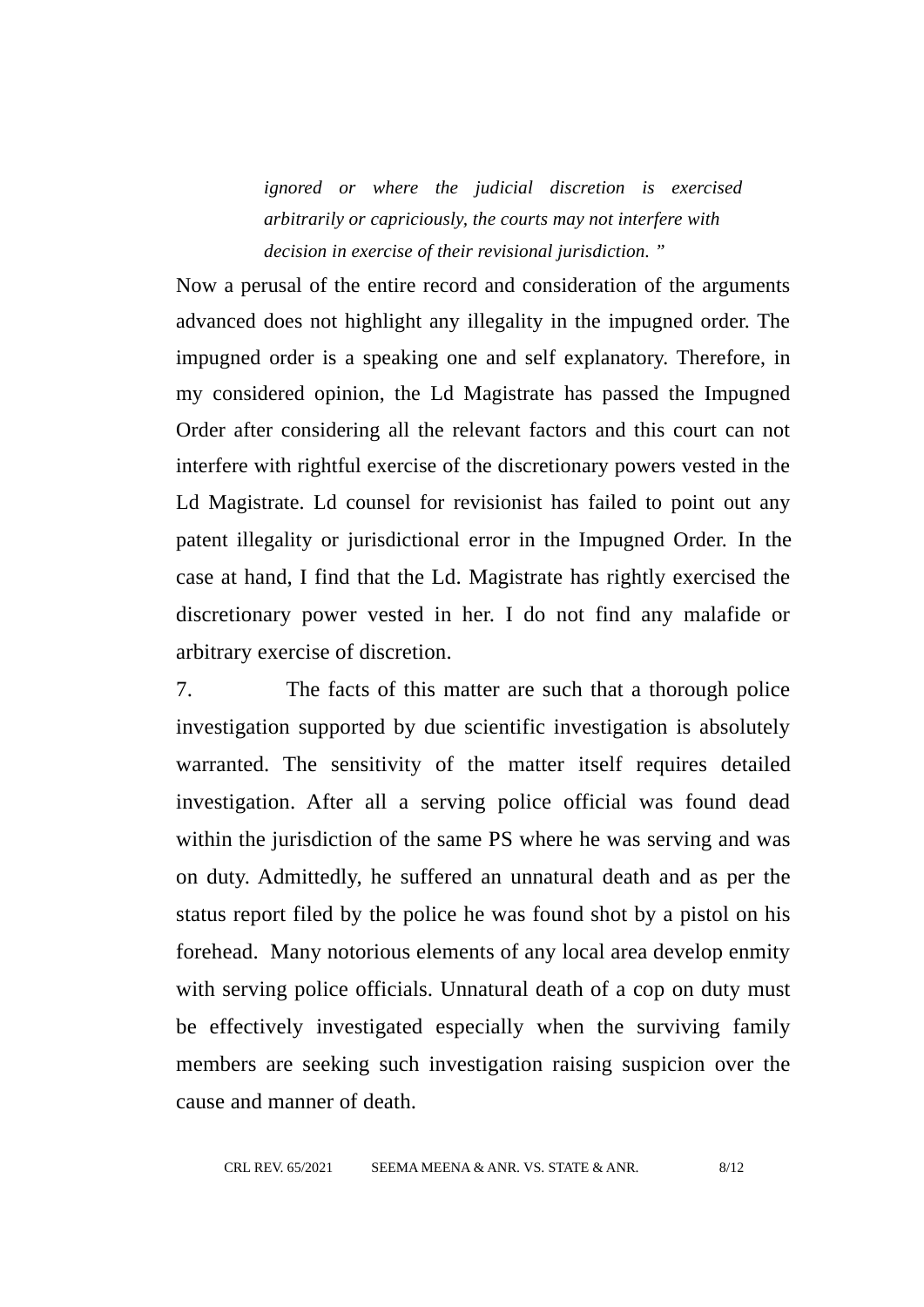8. Thus, in the present facts, on the one hand, the widow of the deceased is knocking the doors of the very department her husband was serving, seeking atleast registration of an FIR upon the unnatural death of her husband and on the other the police department even in the death of one of its own is acting in a lackadaisical, insensitive and illegal manner by refusing to lodge even an FIR in time.

9. Interestingly or unfortunately, a postmortem has been conducted, inquiry u/s 174 CrPC initiated, crime team reached the spot, wound swabs - blood samples have been seized and sent for chemical examination to FSL, CFSL team also went to the spot and ballistic results have been sought… all this without even registration of an FIR ! This court fails to appreciate this 'reverse gear' approach adopted by the local police.

10. Strangely the stand adopted by the police is that they will register an FIR only after receipt of all the results from FSL and after they have analyzed these results. Considering that even after more than six months of the death, the FSL results were pending and the police is willing to wait even longer (perhaps endlessly) before they register an FIR the Ld. Magistrate was completely justified in passing the Impugned Order.

11. No preliminary inquiry as was pending even six months after the death of a police official was warranted. The Hon'be Superior Courts have time and again condemned this practice of conducting lengthy, detailed and time consuming never ending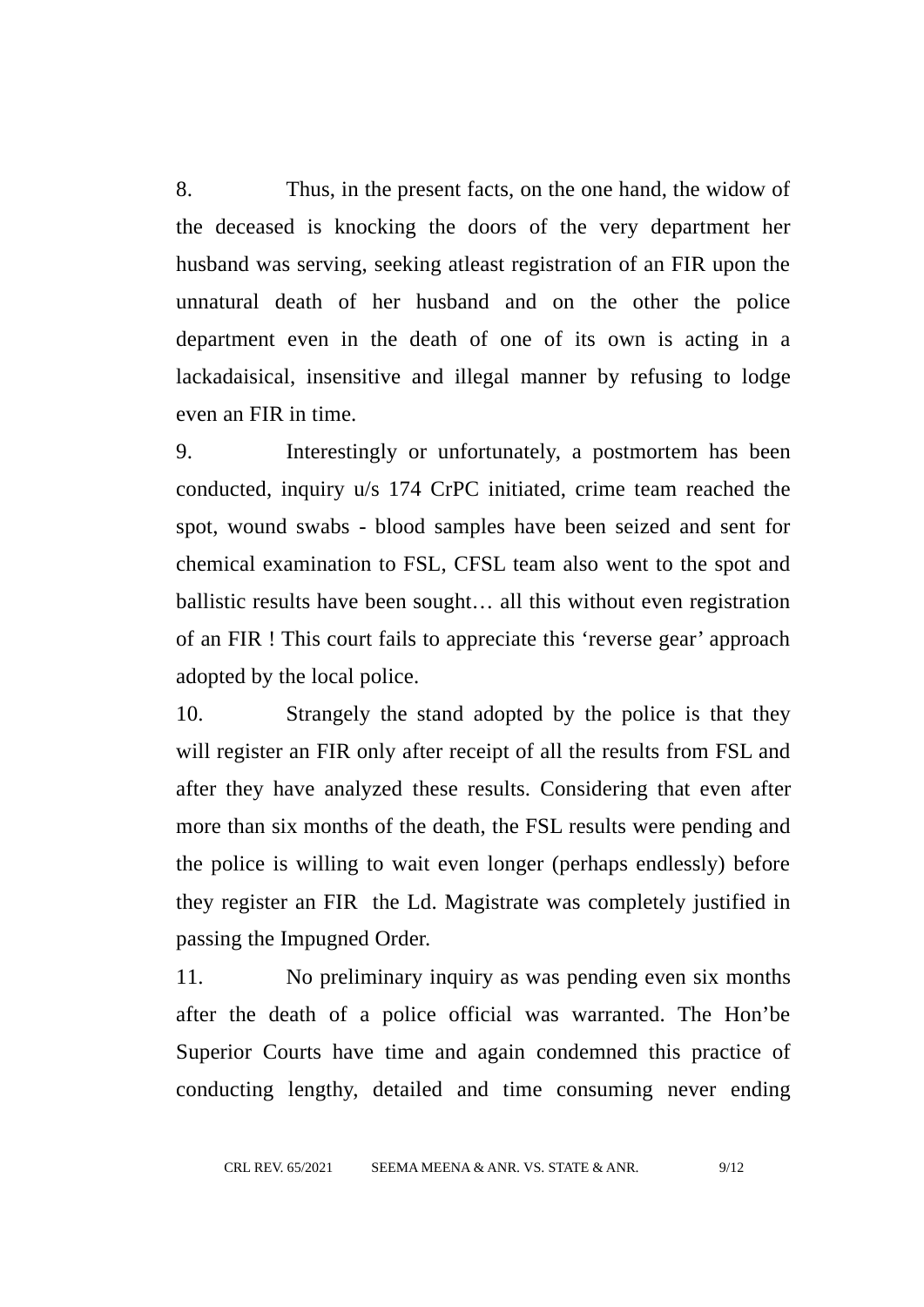'preliminary inquiries' by the police. It has been held that no such inquiry can be kept pending for more than a week and in case the preliminary inquiry ends up closing the complaint a copy of the entry of such closure must be supplied to the survivors forthwith. In the present case the preliminary inquiry was pending for half a year before the Impugned Order was passed. Registration of an FIR is the first step which must be taken in such cases before the police conducts further investigation. This duty of the police becomes all the more important and urgent when the deceased is a police official and his widow is sending written complaints mentioning her suspicion to higher officials of the police department.

12. There is no merit in the argument by the Ld. Counsel for the revisionist that since the Impugned Order does not mention the cognizable offence for which FIR was to be registered therefore it is bad in law. The Impugned Order clearly states that an FIR be registered under the relevant provisions of law, which is sufficient to set the wheels of criminal justice system into motion. It is only after an investigation is conducted pursuant to the registration of FIR that the appropriate agency will know about the exact offence committed. Even otherwise an FIR is not an encyclopedia of facts.

13. The cries of a widow have so far fallen on deaf ears giving her no answers regarding the reason behind or cause for her husband's death. Registration of FIR will be the first step towards access to justice for the family members of the deceased police official. Registration of an FIR will facilitate swift investigation into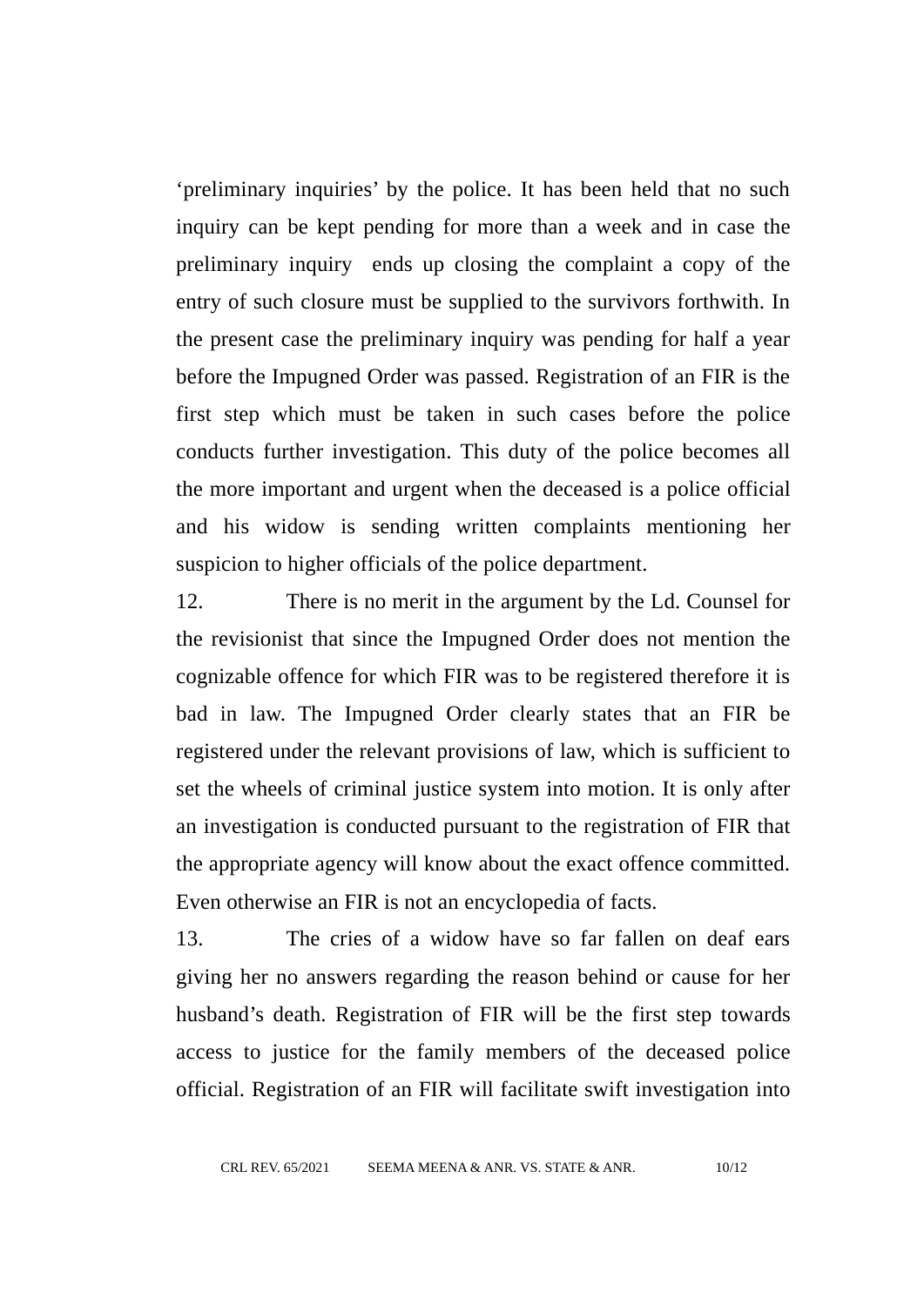this matter. There already has been too much delay in lodging of the FIR and the more delay is caused, the more are the chances of investigation being embellished. Thus, registering of FIR brooks no delay and must be promptly registered by the concerned SHO immediately after receipt of this order.

14. The landmark judgment delivered by the Hon'ble Apex Court in *Lalita Kumari Vs. State of UP & ors,* AIR 2014 SC 187, must be honored in its letter and spirit. Non registration of FIR even in cases of unnatural death like the present one where suspicion is being cast in writing by the family members of the deceased clearly violates the mandate of law. If the death of a cop, who died due to bullet injuries in an isolated spot and whose wife is crying foul blaming some people by name does not warrant even a registration of FIR, one wonders what does? An FIR is just the information of commission of a cognizable offence, reduced and recorded in writing. Other details like which offence exactly was committed, which provisions of law are attracted etc can be ascertained later.

15. It is clarified that this order merely upholds the Impugned Order and nothing mentioned herein should sway the investigation in any manner. The persons against whom suspicion has been raised in this matter are also experienced police officials, therefore, needless to say the investigation must be fair, unbiased and meet gold standards. The proposed accused must also feel secure that the investigation is a fair one.